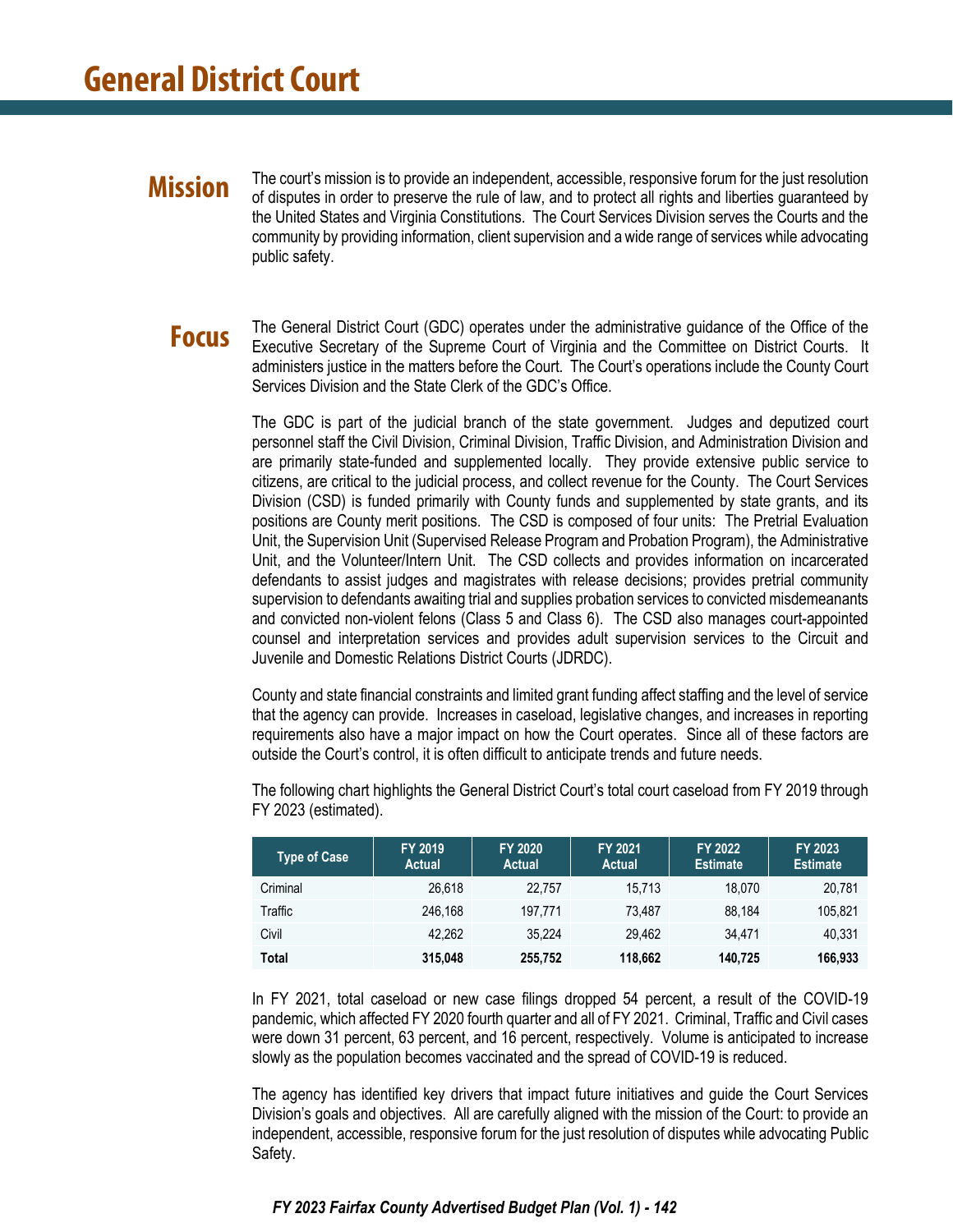#### **Staffing and Resources**

The Diversion First initiative is a multiagency collaboration to reduce the number of people with mental illness in local jails by diverting non-violent offenders experiencing mental health crisis to treatment instead of incarceration. These cases involve clients with dual diagnoses requiring intensive supervision, significant coordination, and multiple hearings/status reports. Probation counselors provide community supervision while judges perform legal research and case file review, drafting legal documents, and staff improve coordination between legal, medical and treatment providers.

In addition to County support, the operation of CSD depends on funding from a state grant from the Department of Criminal Justice Services (DCJS).

#### **Caseload**

The average daily caseload per probation counselor has increased and remains above the state benchmark as inmates are released from jail on community supervision, despite additional probation counselor positions awarded in FY 2017, FY 2018, and FY 2022. Caseload fluctuates based on program placements and actual number of days of supervision each placement requires. As a result of social distancing efforts to protect public health during the COVID-19 pandemic, court dockets were limited and some hearings were deferred, resulting in probationers being supervised longer. The average daily caseload per probation counselor remained the same at 93 total cases in FY 2021. However, of significance is that the number of intensive Supervised Release Program (SRP) cases increased 32 percent from the previous year and 63 percent since the Diversion First initiative began (FY 2018 30 cases, FY 2019 32 cases, FY 2020 37 cases, FY 2021 49 cases). In FY 2020 fourth quarter and in FY 2021, additional inmates were released from jail on community supervision to reduce the spread of COVID-19 in the jail, increasing the SRP caseload per probation counselor to 49 SRP cases in addition to 44 probation cases. The state standard is 40 SRP cases *or* 60 Probation cases, *but not both*, per probation counselor.

#### **Value of Community Supervision**

Community supervision programs, including the Diversion First initiative, provide community supervision in lieu of incarceration for lower risk defendants that qualify. This improves citizen outcomes as they can more readily access treatment, maintain employment and family responsibilities, and maintain public safety, while also reducing the Adult Detention Center (ADC) population. Probation Counselors provide supervision through a Supervised Release Program (SRP) which increases the estimated jail days saved.

| <b>Value of Community Supervision</b><br>(Estimate based on FY 2021 Actuals) | <b>Supervised Release</b><br>Program | <b>Probation</b> |
|------------------------------------------------------------------------------|--------------------------------------|------------------|
| # Of placements                                                              | 2.185                                | 730              |
| # Of active supervision days                                                 | 372.366                              | 307.054          |
| % Defendants likely to remain incarcerated without SRP                       | 15%                                  | 5%               |
| Estimated jail days saved                                                    | 55,855                               | 15,353           |

See the Performance Measurement Results section for more detail on Supervised Release Program (SRP) and Probation Program statistics.

In FY 2021, the Volunteer Unit recorded no hours performed by volunteers, down from 1,198 hours in FY 2020 as volunteers declined to work to protect their health during COVID-19. Therefore, staff and judges conducted client interviews for eligibility for court-appointed attorneys in the absence of volunteers.

#### *FY 2023 Fairfax County Advertised Budget Plan (Vol. 1) - 143*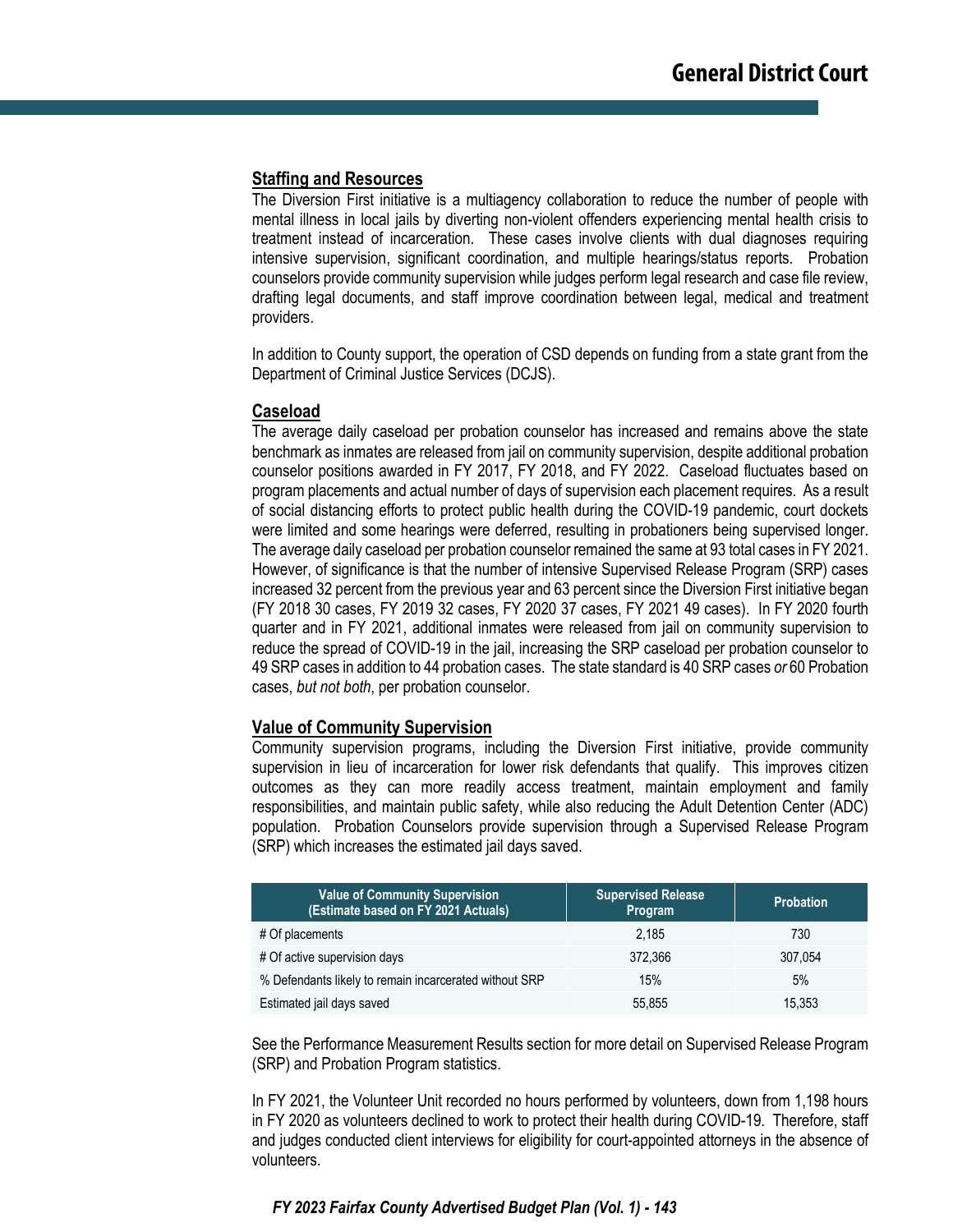The Clerk's Office performs case and financial management, including collection of \$3 million in revenue per year for the County, down 59 percent from \$7.4 million in FY 2020 related to the decline in cases and court hearings due to the COVID-19 pandemic. Approximately \$2.1 million is collected for General District Court fines, court costs, interest on local charges, attorney fees and for courthouse maintenance and \$900,000 is collected for other County agencies such as the Sheriff's Department, Police Department, and the Law Library. The Clerk's Office collects an additional \$1.3 million for the Towns of Vienna and Herndon and for Toll Road and Hot Lanes operators as well as \$6.7 million in revenue for the State of Virginia. Some County revenue collected offsets expenditures for legal counsel for indigent defendants on County charges and a small fraction of revenue is from postage reimbursement from the state. The Clerk's Office is composed of approximately 92 state employees who support 12 state Judges. The Clerk's Office operates 11-12 courtrooms every morning and 8-10 courtrooms each afternoon. It operates in three distinct locations, Fairfax on a daily basis, and in the Towns of Vienna and Herndon on a weekly basis. Judges also hear cases in Fairfax City with support of the Clerk's Office. The office is the face of the court to the public and serves hundreds of thousands of citizens through its over 20 public service counters, demanding telephone call center, and through electronic filings of many court documents. It is an integral part of the GDC and is supported by the County according to the Code of Virginia. Previously monitored by the Court Services Division, the Clerk's Office conducts mental health monitoring that provides Judges, defense attorneys, the courts, and mental health staff with prompt updates on status and expedites processing of mental health cases to improve outcomes for this vulnerable population. In FY 2019, a pilot Supervised Release Program mental health review docket expedited hearings, reducing the typical wait time for hearing while incarcerated by 88 percent (typically 120 days in jail down to 14 days in jail). Following the successful pilot, the Mental Health Docket was implemented in early FY 2020 after Supreme Court approval. There were 98 cases where citizens were evaluated for determination of mental competency in FY 2021, up ten percent from 89 in FY 2020. If all were released, expediting hearings produces an estimated cost avoidance of \$2.8 million as citizens' wait time for a hearing is drastically reduced.

During the pandemic, the Clerk's Office quickly and effectively implemented many new procedures for citizens' safety in conducting business with the court. These included electronic filing opportunities, particularly for those seeking protective orders as well as the electronic filing of emergency motions, bond motions, and required case papers in civil and criminal/traffic cases. The court also provided video hearing capabilities in many instances to conduct emergency hearings, advisements hearings, bond reduction hearings, and other court hearings as necessary. Expediting hearings, especially for those who need treatment and services, improves outcomes for citizens, enhances public safety, and reduces costs as fewer inmates need transportation between jurisdictions. The Clerk's Office set up special dockets for pro se litigants in landlord tenant cases to help both parties navigate the complexity of the legislation and obtain resources and funding made available as a result of a judicial emergency and eviction moratorium. At the end of FY 2020 and through FY 2021, the Clerk's Office has continued to expand opportunities for citizens to interact with the court to include 24/7 email availability and responses within one business day and an updated, current website detailing new court procedures.

#### **State Salary Supplements**

As part of the FY 2017 Adopted Budget Plan, the Board approved a 15 percent local salary supplement for eligible Clerk's Office deputized staff. The salary supplement for the Clerk's Office assists with employee retention, provides more equitable compensation, provides comparable salaries to surrounding jurisdictions, improves service delivery, and reduces the risk that citizens' civil liberties are negatively impacted.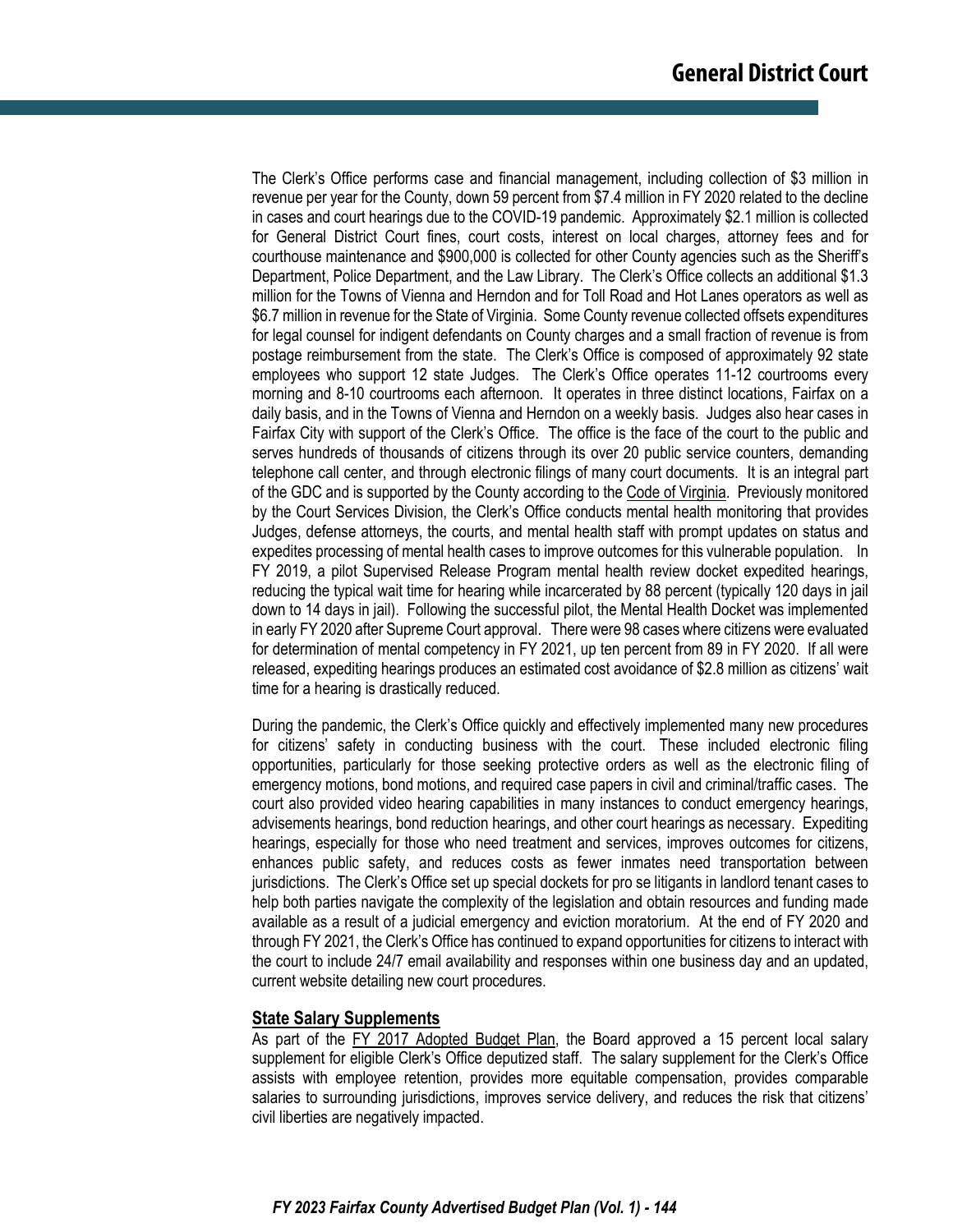A local salary supplement was also approved for eligible state positions in the Office of the Public Defender (OPD) in FY 2017 to raise their salaries to be consistent with their counterparts at the Office of the Commonwealth's Attorney. In FY 2022, funding was included to extend 15 percent salary supplements to support staff in the OPD. The OPD has not experienced any attorney turnover in the past two years. It should be noted that in the FY 2021 Adopted Budget Plan salary supplements for the OPD were standardized at 15 percent moving forward for all new hires. In addition, the FY 2022 Adopted Budget Plan extended supplements to the remaining support staff in the OPD and included a 15 percent local salary supplement for District 29 Probation and Parole Office Staff in Fairfax County and the City of Fairfax. The salary supplement assists with employee retention, provides comparable salaries to local jurisdictions, and reduces the number of vacant case manager positions for the supervision of offenders. The Administrative Unit of the Court Services Division administers the salary supplement for the Clerk's Office, Probation and Parole Office, and the Office of the Public Defender; however, it has no authority or oversight of responsibilities for those offices.

#### **Shared Resources**

Criminal Record Specialists in the Pretrial Evaluation Unit are the primary providers of mandated criminal record checks, rather than the arresting officer, which allows police to return to their public safety duties more quickly. Criminal record checks are also provided to the judiciary of the GDC, Circuit Court, and JDRDC to assist with bond determination, and to the Alcohol Safety Action Program (ASAP), the Opportunities, Alternatives & Resources Program (OAR), and the Court Services Supervision Unit who determine eligibility for placement into various programs and monitor that no further criminal activity occurs. Criminal Record Specialists provided 15,329 record checks in FY 2021, down 32 percent compared to the previous year (22,635 in FY 2020), mainly for police seeking fewer criminal arrest warrants and a change in legislation that made arrest of marijuana a civil penalty rather than criminal.

The agency's Network Telecommunications Analyst II position continues to be part of a shared Court Department of Information Technology (Court DIT) team in order to improve efficiencies.

Additional critical and effective CSD programs for the community include the Alcohol Diversion Program (ADP), the Driving on Suspended Program (DOS), the Veterans Treatment Docket (VTD), and Diversion First.

The ADP program clients decreased 56 percent from FY 2020 to FY 2021 (nine to four clients) In recent years, overall program participation declined due to fewer underage drinking charges, often issued at concerts attended by college students, and the institution of on-campus diversion programs. This decrease was also attributed to colleges operating remotely during the COVID-19 pandemic.

The VTD program provided active supervision to 19 Veterans in FY 2021, a decline of 32 percent compared to 28 in FY 2020. There were eight total closures, the same is in FY 2020, with eight successful graduates after roughly 13-22 months of intensive program participation to address issues such as substance abuse, post-traumatic stress disorder, mental health issues, and traumatic brain injury. At the beginning of FY 2022, there were 11 Veteran participants, a decrease of 45 percent compared to the beginning of FY 2021 with 20 participants. Program administration continues under the Fairfax-Falls Church Community Services Board (CSB), with continued collaboration with the CSD.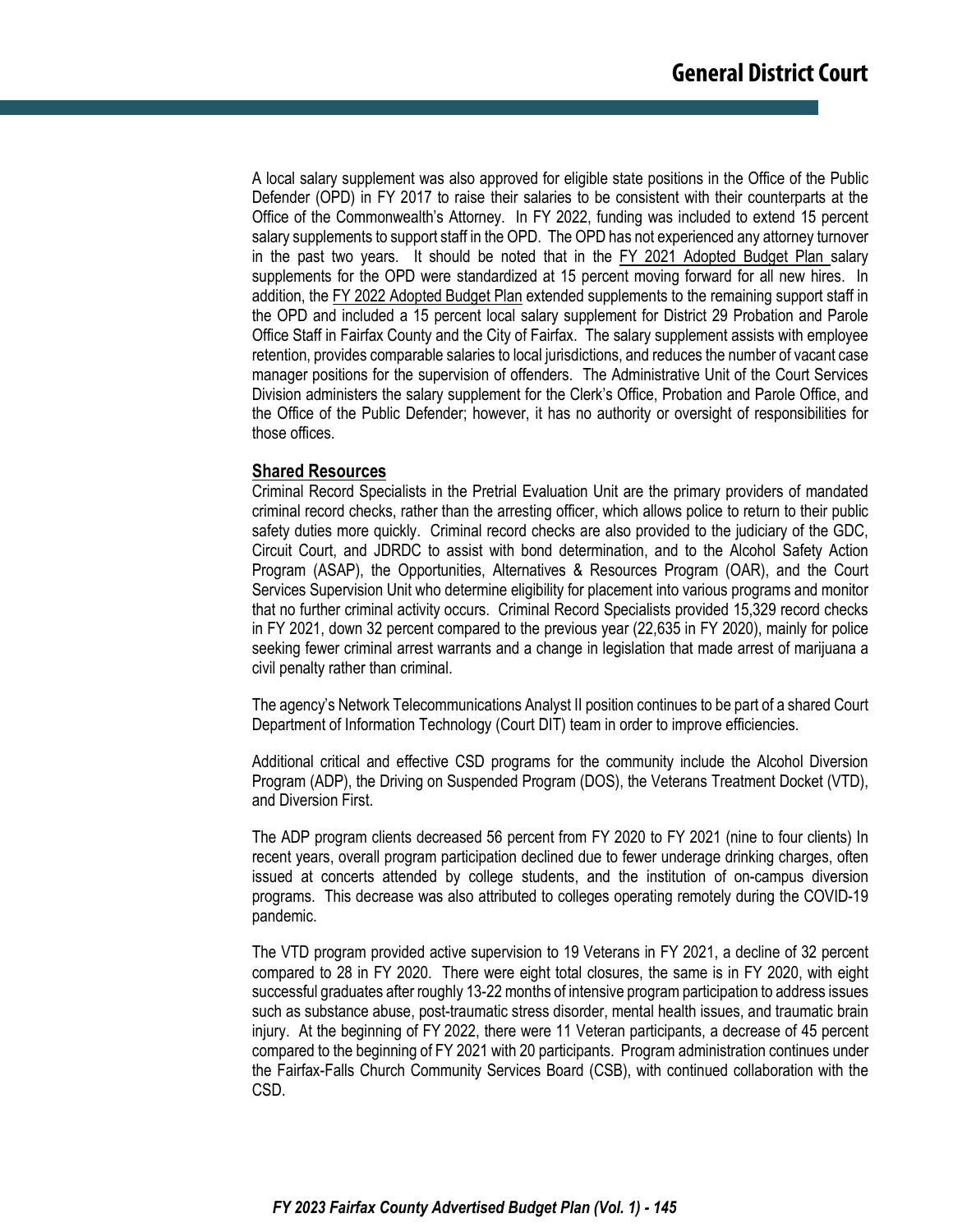The highly effective DOS program served 23 clients in FY 2021, a 54 percent decline from 50 clients in FY 2020. Decline in past years is attributed to program effectiveness, but most recently to an FY 2020 legislative change that prohibits the suspension of one's driving privilege by the Department of Motor Vehicles merely for unpaid fines and costs. The program assists participants in preparing for and navigating the requirements of license reinstatement.

In collaboration with the CSB, the Diversion First program identifies and screens incarcerated individuals for mental health needs with the aim of diverting qualified individuals to treatment in lieu of incarceration while under intensive court supervision. In FY 2021, the Diversion First review docket (now the Mental Health Docket and a sub-set of the Supervised Release Program Review Docket), eliminated an estimated 14,861 jail days served through supervision in lieu of incarceration, an increase of 157 percent from the previous year (5,782 jail days) and up 476 percent since FY 2019 (2,582 jail days saved). At arraignments, 250 individuals were place on SRP with a release plan including mental health evaluation, outpatient, or residential treatment plans, and/or referral to jail diversion. In FY 2021, 29 percent or 624 placements out of 2,143 total SRP placements had behavioral health concerns. There were 397 defendants who scored positive on the brief jail mental health screening and 46 percent of those were administered an advanced screening and needed further assessment and 79 percent of that group were referred to treatment. There were 325 total advanced screenings administered in FY 2021, similar to FY 2020. There were 261 individuals referred to CSB for a mental health evaluation, down 5 percent from FY 2020. In the end, there were 198 individuals referred to mental health treatment. The number of intensive supervision participants is growing, in turn reducing the jail population, as clients are supervised in the community with access to treatment.

Restitution collections totaled \$346,033, a nine percent decrease from \$378,817 in FY 2020 and community service hours performed decreased 58 percent from 1,925 hours in FY 2020 compared to 815 hours in FY 2021, partially due to COVID-19 restrictions.

#### **Diversity**

Interpreter assignments have increased 24 percent in FY 2021 to 1,189 assignments. This increase was attributed to a slow increase in cases after dockets were previously reduced to mitigate the spread of COVID-19. The CSD staff manages interpretation services for languages other than Spanish, including sign-language. Recruitment of bilingual probation counselors allows for effective management of the caseload of Spanish-speaking clients and ensures equitable services are provided.

Court appointed attorneys are assigned to indigent defendants to ensure they have adequate legal representation when conviction could result in jail time. Attorney assignments decreased 17.5 percent from 12,372 assignments in FY 2020 to 10,208 assignments in FY 2021, reflective of the drop in new case filings and reduced hearings, a result of the COVID-19 pandemic.

The addition of valuable risk assessment tools and an increase in mandatory reporting requirements have increased the workload, but have improved equity, allowing more inmates to qualify for community supervision in lieu of incarceration.

- Virginia Pretrial Risk Assessment Instrument (VPRAI)
- Modified Offender Screening Tool (M/OST)
- Offender Screening Tool (OST)
- PRAXIS Case Management Tool (STEPS)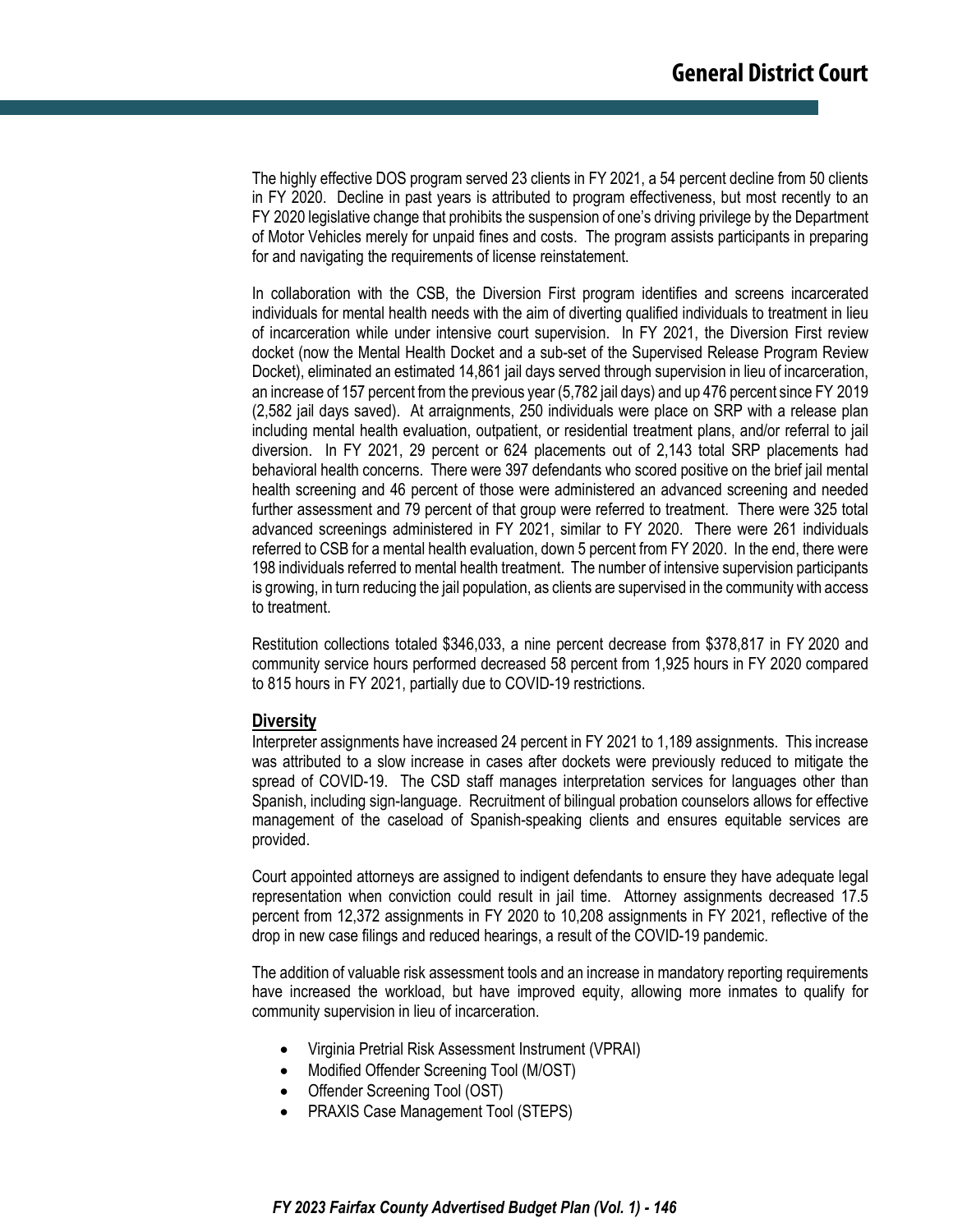**Administration of Justice Clerk of the General District Court Court Services Division Organizational Chart**

# **Budget and Staff Resources**

| Category                                               | FY 2021<br><b>Actual</b> | FY 2022<br><b>Adopted</b> | FY 2022<br><b>Revised</b> | FY 2023<br><b>Advertised</b> |
|--------------------------------------------------------|--------------------------|---------------------------|---------------------------|------------------------------|
| <b>FUNDING</b>                                         |                          |                           |                           |                              |
| <b>Expenditures:</b>                                   |                          |                           |                           |                              |
| <b>Personnel Services</b>                              | \$2,951,630              | \$4,206,189               | \$4,238,689               | \$4,537,380                  |
| <b>Operating Expenses</b>                              | 865,598                  | 915,059                   | 977,075                   | 917,559                      |
| <b>Total Expenditures</b>                              | \$3,817,228              | \$5,121,248               | \$5,215,764               | \$5,454,939                  |
|                                                        |                          |                           |                           |                              |
| Income:                                                |                          |                           |                           |                              |
| Courthouse Maintenance Fees                            | \$119,886                | \$365,730                 | \$143,245                 | \$143,245                    |
| <b>General District Court Fines/Interest</b>           | 67,632                   | 94,448                    | 68,656                    | 68,656                       |
| <b>General District Court Fines</b>                    | 1,860,982                | 3,126,000                 | 3,126,000                 | 3,282,300                    |
| Recovered Costs - General District Court               | 40,365                   | 71,391                    | 71,391                    | 71,391                       |
| State Reimbursement - General District                 |                          |                           |                           |                              |
| Court                                                  | 78,462                   | 85,265                    | 85,265                    | 85,265                       |
| <b>Total Income</b>                                    | \$2,167,327              | \$3,742,834               | \$3,494,557               | \$3,650,857                  |
|                                                        |                          |                           |                           |                              |
| <b>NET COST TO THE COUNTY</b>                          | \$1,649,901              | \$1,378,414               | \$1,721,207               | \$1,804,082                  |
|                                                        |                          |                           |                           |                              |
| <b>AUTHORIZED POSITIONS/FULL-TIME EQUIVALENT (FTE)</b> |                          |                           |                           |                              |
| Regular                                                | 35/35                    | 38/38                     | 38/38                     | 39/39                        |
| <b>State</b>                                           | 116 / 113.5              | 194 / 191                 | 197 / 194                 | 197 / 194                    |
|                                                        |                          |                           |                           |                              |

This department has 8/8.0 FTE Grant Positions in Fund 50000, Federal-State Grant Fund.

# **FY 2023 Funding Adjustments**

*The following funding adjustments from the FY 2022 Adopted Budget Plan are necessary to support the FY 2023 program:*

### **Employee Compensation \$157,387**

An increase of \$157,387 in Personnel Services includes \$107,828 for a 4.01 percent market rate adjustment (MRA) for all employees and \$49,559 for performance-based and longevity increases for non-uniformed merit employees, both effective July 2022.

*FY 2023 Fairfax County Advertised Budget Plan (Vol. 1) - 147*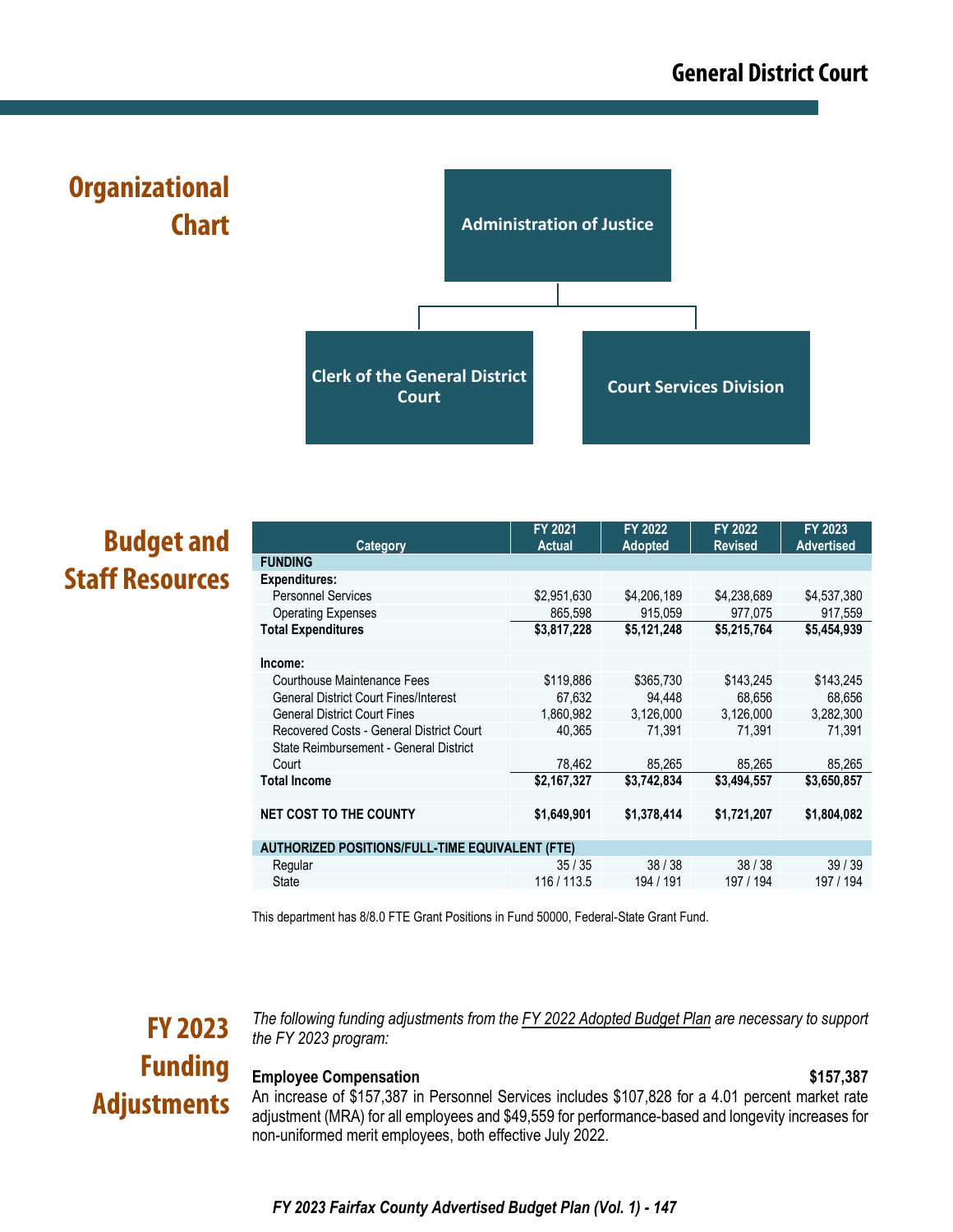#### **Diversion First \$79,012**

An increase of \$79,012 and 1/1.0 FTE new position is required to support the County's Diversion First initiative. Diversion First aims to reduce the number of people with mental illness in the County jail by diverting low-risk offenders experiencing a mental health crisis to treatment rather than bring them to jail. This position will allow the General District Court to address caseload growth and provide support to the judges. It should be noted an increase of \$39,564 in Fringe Benefits funding is included in Agency 89, Employee Benefits, for a total cost of \$118,576 in FY 2023. For further information on Fringe Benefits, please refer to the Agency 89, Employee Benefits, narrative in the Nondepartmental program area section of Volume 1.

#### **Salary Supplement for Eligible State Employees \$97,292**

### An increase of \$97,292 is included for salary supplements to eligible Clerk's Office and Fairfax District 29 Probation and Parole Office state employees. Of this total, \$81,448 will support an increase to the 15 percent supplement administered to all state positions in the Clerk's Office based on a 5 percent salary increase from the State in FY 2022, and the addition of a 15 percent supplement for 10 new positions approved by the State for the Clerk's Office. The remaining \$15,844 will support an increase to the 15 percent supplement administered to all State Probation and Parole positions based on a 5 percent salary increase from the State in FY 2022.

# **Changes to FY 2022 Adopted Budget Plan**

*The following funding adjustments reflect all approved changes in the FY 2022 Revised Budget Plan since passage of the FY 2022 Adopted Budget Plan. Included are all adjustments made as part of the FY 2021 Carryover Review, FY 2022 Mid-Year Review, and all other approved changes through December 31, 2021:*

#### **Carryover Adjustments \$94,516**

As part of the *FY 2021 Carryover Review*, the Board of Supervisors approved funding of \$94,516, including \$32,500 in Personnel Services for a one-time compensation adjustment of \$1,000 for merit employees and \$500 for non-merit employees paid in November 2021. The remaining amount of \$62,016 is due to encumbered carryover.

## **Position Detail**

*The FY 2023 Advertised Budget Plan includes the following positions:*

| Administration of Justice <sup>1</sup>           |                                               |                                 |
|--------------------------------------------------|-----------------------------------------------|---------------------------------|
| Chief Judge S                                    |                                               |                                 |
| <b>General District Judges S</b>                 |                                               |                                 |
| Office of the Public Defender <sup>2</sup>       |                                               |                                 |
| Chief Public Defender S                          | 4                                             | Investigators S                 |
| Deputy Public Defender S                         |                                               | Paralegal S                     |
| Sr. Asst. Public Defenders S<br>$\overline{4}$   |                                               | Officer Manager S               |
| Sr. Trial Attorneys S                            | 3                                             | <b>Mitigation Specialists S</b> |
| Assistant Public Defenders II S                  | 6                                             | Secretaries S                   |
| Assistant Public Defenders I S                   |                                               |                                 |
| Clerk of the General District Court <sup>3</sup> |                                               |                                 |
| Clerk of the General District Court S            | 17                                            | Supervising Deputy Clerks S     |
| <b>Chief Deputy Clerk S</b>                      | 73                                            | Deputy Clerks S, 5 PT           |
|                                                  | <b>GENERAL DISTRICT COURT - 236 Positions</b> |                                 |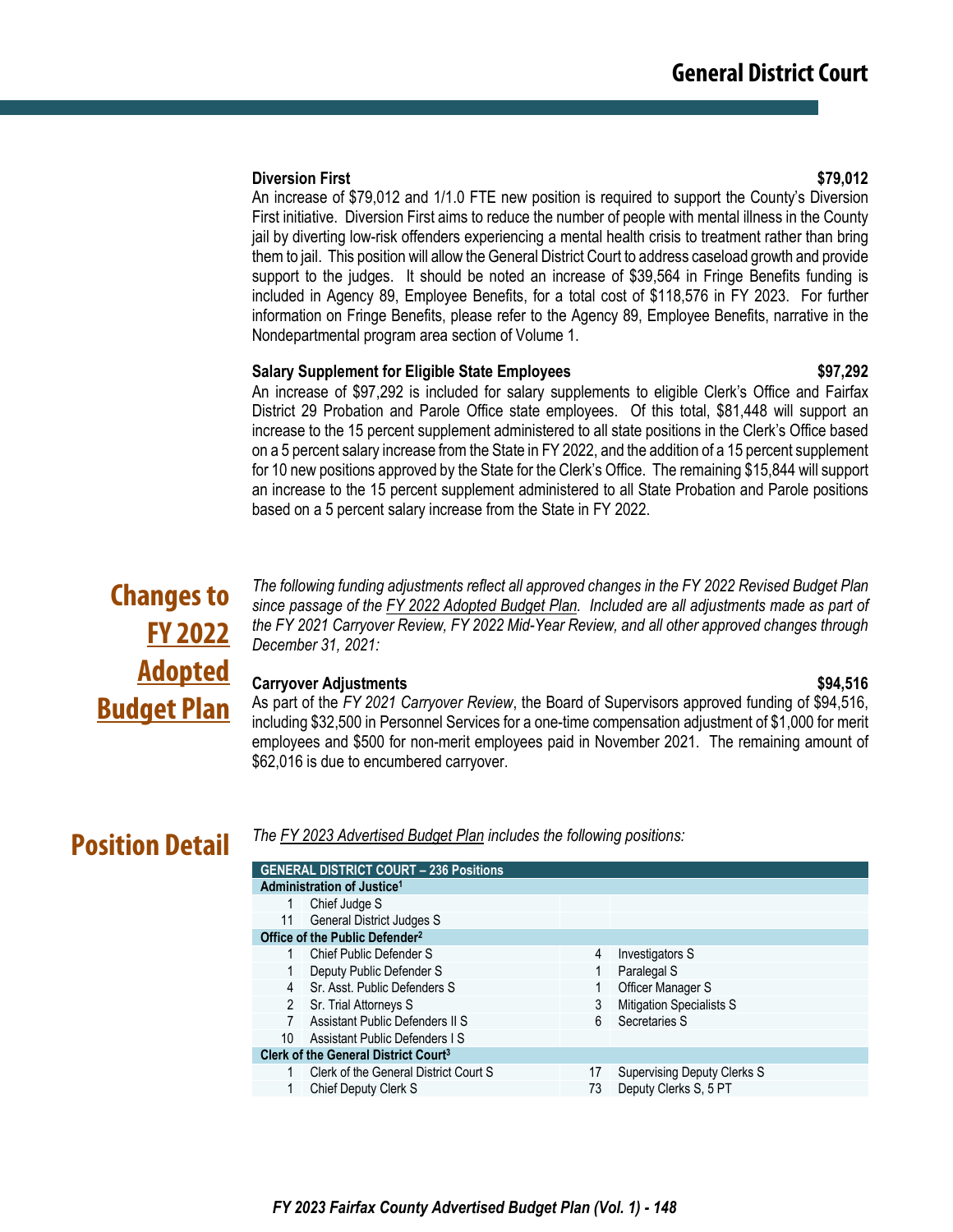|                      | Probation and Parole Officers <sup>4</sup> |   |                                  |
|----------------------|--------------------------------------------|---|----------------------------------|
|                      | Probation Manager II S                     | 1 | Office Services Supervisor S     |
| 12                   | Probation Officers II S                    |   | Office Services Specialist S     |
|                      | 29 Probation Officers IS                   | 3 | Office Services Assistants S     |
| $\overline{4}$       | <b>Probation Officer Assistants S</b>      |   | Admin and Office Specialist II S |
|                      |                                            |   | Psychologist I S                 |
|                      | <b>Court Services Division</b>             |   |                                  |
|                      | Manager, Gen. Dist. Court Services         |   | Network/Telecom. Analyst II      |
| 1                    | Probation Supervisor II                    |   | Management Analyst II            |
| 3                    | <b>Probation Supervisors I</b>             |   | Human Resources Generalist I     |
| 15                   | Probation Counselors II [+1]               |   | Administrative Assistant V       |
| 5                    | <b>Probation Counselors I</b>              | 3 | Administrative Assistants III    |
| 2                    | Paralegals                                 | 5 | Administrative Assistants II     |
|                      |                                            |   |                                  |
| $\ddot{\phantom{1}}$ | <b>Denotes New Position(s)</b>             |   |                                  |
| s                    | <b>Denotes State Position(s)</b>           |   |                                  |
| РT                   | <b>Denotes Part-time Position(s)</b>       |   |                                  |

1 In May 2021, an additional State Judge position was appointed by the Virginia General Assembly. There is no funding associated with this position.

2 In FY 2017, 23/23.0 FTE Office of the Public Defender (OPD) positions were added to the state position count only to administer the pay supplement for state employees approved as part of the FY 2017 Adopted Budget Plan. In FY 2021, salary supplements were standardized at 15 percent for new hires. In FY 2022, the salary supplement was expanded to an additional 11/11.0 FTE administrative and support positions to include all staff in the OPD, as well as 4/4.0 FTE new attorneys approved by the state. In early 2020, 2/2.0 FTE were added. The County does not provide any other support for OPD positions.

<sup>3</sup> It should be noted that Personnel Services-related costs for Clerk of the General District Court state positions are primarily funded by the state; however, the County does provide a salary supplement as well as miscellaneous operating support for these positions. In FY 2022, the state approved an additional 10/9.9 FTE positions to support the Clerk's Office.

4 In FY 2022, 53/53.0 FTE Probation and Parole Officers and office support staff were added to the state position count only to administer the pay supplement for state employees. The County does not provide any other support for Probation and Parole positions.

# **Performance Measurement Results**

All services provided by the Court Services Division (CSD) address the agency mission. CSD provides information on incarcerated defendants, provides pretrial and post-trial community supervision, manages the court-appointed attorney system for indigent defendants, manages interpretation services for the non-English speaking and hearing-impaired population, manages volunteer services, and answers questions about the judicial process for the public.

#### **Pretrial Investigations**

The Pretrial Evaluation Unit provides critical information about defendants to the judiciary (magistrates and judges) to assist them in making informed decisions about defendants' release/detention status. The investigation process has several components: defendant's interview, phone calls to references (family, employers, neighbors, etc.), and extensive record checks to include the National Crime Information Center (NCIC), the Virginia Crime Information Network (VCIN), local criminal records, DMV, and court records throughout the Commonwealth for pending charges. In FY 2021, 3,583 pretrial investigations were conducted, a 24 percent decrease from FY 2020 where 4,696 investigations were conducted, attributed to reduced arrests and referrals in the fourth quarter of FY 2020 and throughout FY 2021 due to COVID-19. The percent of staff bond recommendations accepted by the Judiciary was 89 percent in FY 2021, below the 91 percent target.